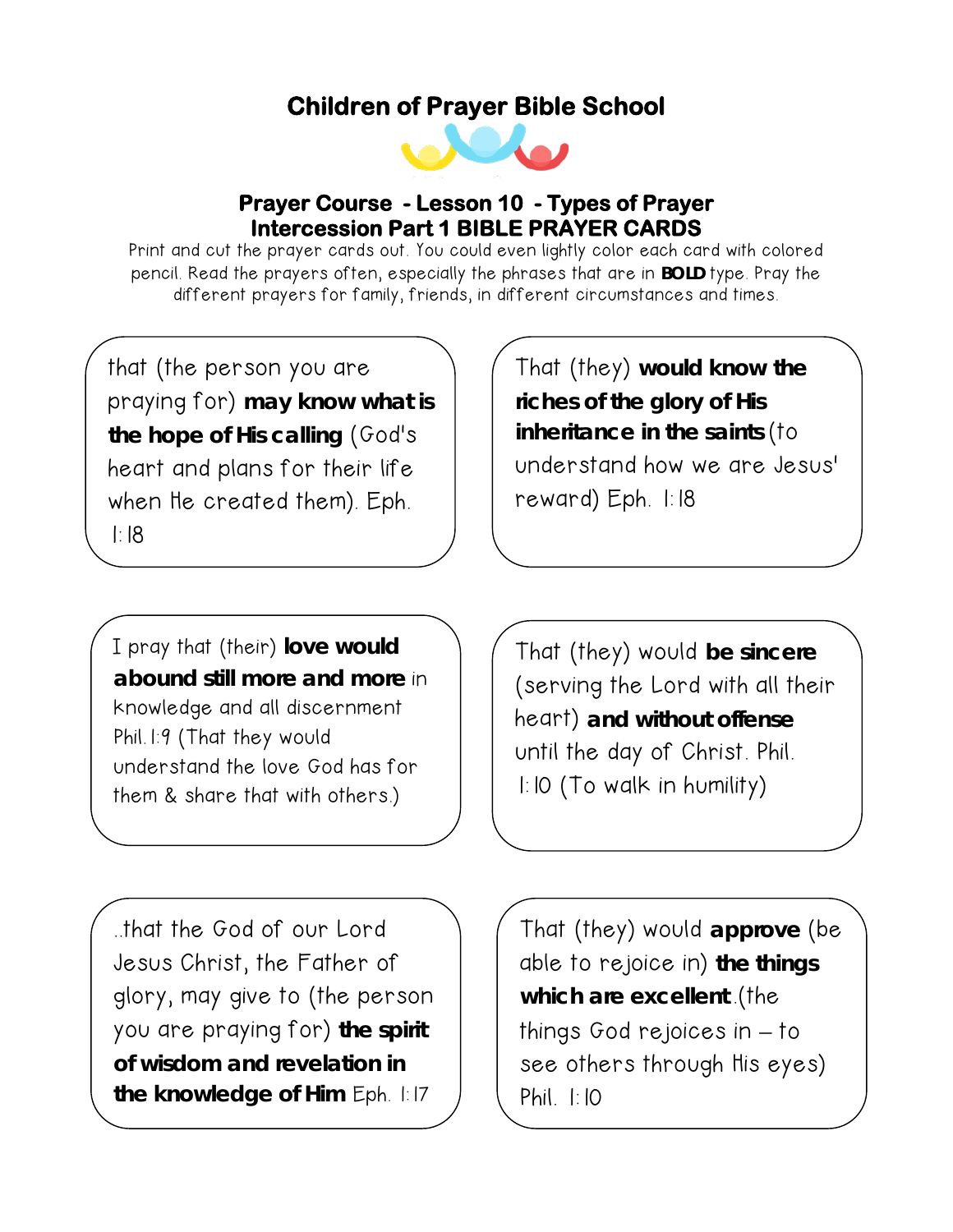That they would be **filled with the fruits of righteousness** (the result of abounding in God's love) by Jesus Christ Phil 1:11

That they would be **filled with the knowledge of His will** (to know God's heart and what He wants to do) in all wisdom & spiritual understanding Col. 1:9

That they would **walk worthy of the Lord** (meaning): fully pleasing Him..Col. 1:10

May the God of hope fill them with **all joy and peace in believing** (as they trust in Him). Rom. 15:13

Let them **abound (overflow) in hope** by the power of the Holy Spirit Rom. 15:13

Lead them **not into temptation** (to sin by disobeying God) and **deliver them from the evil one**. Matt. 6:13

**Let Your kingdom come** to them**, let Your will be done**

Matt. 6:9

 $\overline{a}$ 

That they would be…

"**strengthened with might** (the power of God) **through His spirit** (who dwells) in the inner man" Eph.3:16